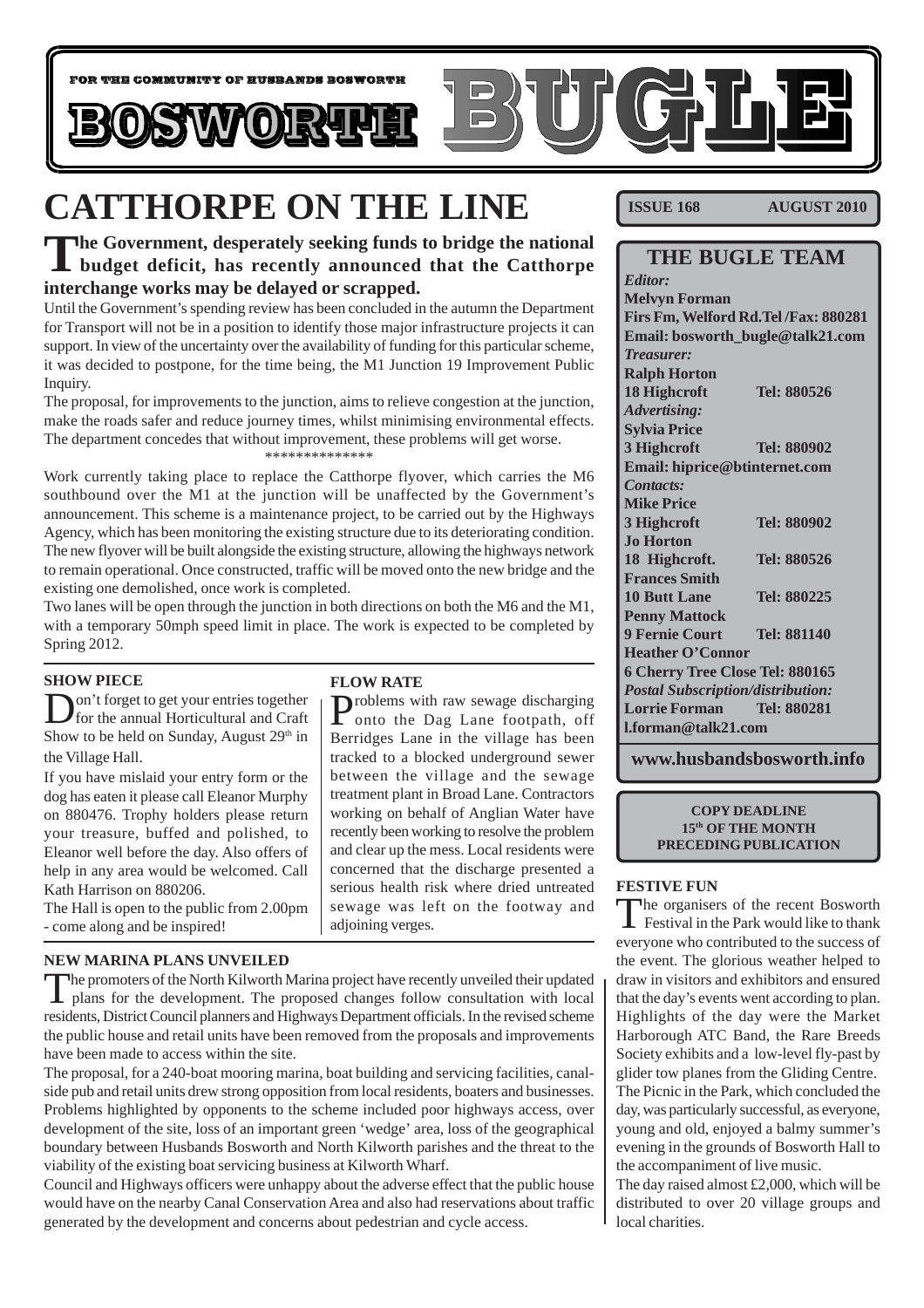#### *From Ruth Turner, Kilworth Road*

### **POSTBAG**

I write to express my concern over the speed of traffic approaching the village from the Lutterworth direction and the insufficient methods of speed control. I have recently driven through Welford, which has 20 mph speed limit signs, through South Kilworth which has speed control measures plus electric signs. Even St. Andrew's School at North Kilworth has 20 mph flashing signs. On the A5199 road towards Kilby there are ripple strips. North Kilworth has a 30mph speed camera. Walcote has 30 mph flashing signs.

What do we have ?

- We have 30 mph zone signs obscured by trees and a speed camera that does not exist
- We have no safe method to cross the Welford Road / Bell Lane or Kilworth Road
- The Doctor's Surgery car park is so inadequate that patients park at the playground and 'dodge' the traffic

· There is no safe way to cross the road to walk to the village school. We do not have any support to cross - there is no 'lollipop lady' Effectively we have nothing that lends itself to village-focussed traffic calming. How long do we need to wait until there is a fatality - a child trying to get to school, an elderly or disabled person trying to get to the doctor's or simply a mother with children wanting to get to the playground ? I suggest that the following are given due consideration:

- Ripple strips are installed to slow traffic down
- · A pedestrian crossing is installed to allow easier access to the playground, the doctor's surgery and a safe crossing of the main road to school
- Speed sensitive warnings are installed
- The trees and vegetation obscuring the current warning signs are cut back
- Speed camera re-instated

*Editor's Note: This is part of an open letter that Ruth has sent to the District Council and County Council*

### **POLICE FILE**

**IFVOUHAVE INFORMATION ON ANY CRIMINAL ACTIVITY CALL MARKET HARBOROUGH POLICE on 0116 222 2222.**

**Countryside Watch Co-ordinator Henry Whatley Ext. 3875**

**Neighbourhood Watch Co-ordinator Marion Lewis 0116 2483871 NW Community Scheme No. 2123**

**Local Beat Team PC 255 Mark Sutton PC 500 Andy Smalley PCSO 6569 Peter Willson PCSO 6636 Ray Wells Voicemail Service 0116 2485675**

**Rural & Countryside Liaison Officer PC 1010 Chris Hill**

**CRIMESTOPPERS FREEPHONE 0800 555111**

## **WATCH WORD**

*THE NEIGHBOURHOOD WATCH SCHEME WITHIN HUSBANDS BOSWORTH*

!Two safes stolen in a burglary to a commercial premises in Lutterworth were later recovered nearby having been emptied of their contents.

A circular saw left inside an unattended van parked in a supermarket car park in Lutterworth was stolen.

! Distraction burglaries continue. A male employed to clean the guttering is believed to have entered a bedroom through an upper window and jewellery was stolen from inside.

A spate of catalytic converter thefts have been reported from supermarket carparks in Lutterworth whilst the drivers were shopping.

A police crack-down on drugs use has seen individuals cautioned for cannabis possession in North Kilworth and Lutterworth in recent weeks. A car left unattended after breaking down on Sibbertoft Road in Husbands Bosworth was

stolen. !Two high value cars were stolen from the owner's driveway in Bitteswell with keys taken in a break-in at the home.

!Two tractors, a blue 09 reg. Landini and a red 06 reg. Zetor were stolen from a farm near Great Easton. A grey/cream low-loader lorry with 4 male occupants was seen in the vicinity at about the time of the theft.

**Brian and Frances Smith recently took over as Neighbourhood Watch co-ordinators for Butt Lane and Lammas Close. If you would like to get on their e-mailing list, email them on buttlammasnw@gmail.com**

### **CHARITY COLLECTIONS Are they real?**

Leaflets are being dropped through people's letter boxes offering the chance to recycle unwanted items, especially clothing.

Are these genuine charity collections? Some of the leaflets don't name the charity. Others state that they will 'try' to ensure your donations reach the Third World. Some even ask that you provide your own bags!

Harborough police would urge all residents to be cautious of contributing to any doorstep collection unless the destination is clearly defined. Read any leaflets carefully and, if necessary, phone the numbers provided to confirm that they are who they claim to be.

If you have any suspicions about charity collections or if you observe any suspicious activity, please call the police on 0116 222 2222, Leicestershire Trading Standards (Consumer Direct) on 08454 040506 or the Charity Commission on 0845 3000 218.

## THE CURTAIN WORKSHOP

For expertly made curtains and soft furnishings **Curtains Blinds Pelmets** Tracks & poles Fabrics Fitting

Call Sandra on: 01455 556615 Customers own fabric welcome

## **BOSWORTH GARAGE**

**Vehicle servicing and MoTs Collection & delivery available Personal attention Call Chris on 01858 880580 or 07811 625027**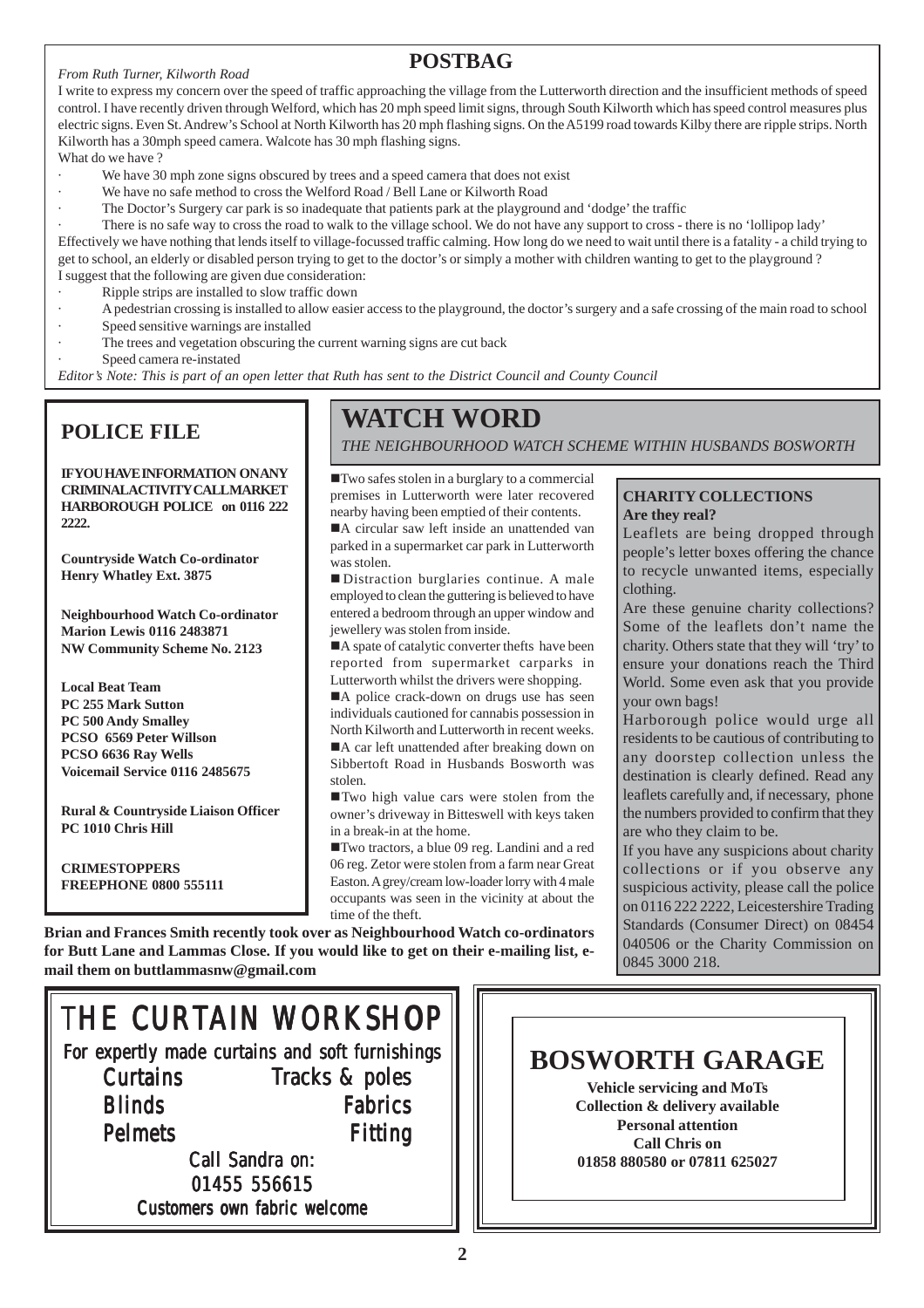## **BOSWORTH IN FOCUS**

*A ROUND-UP OF LOCAL NEWS*

#### **VILLAGE VOICES**

As the fourth village in the series, Harborough*fm* 102.3 radio station came to the Church Hall, Honeypot Lane on Wednesday, June 23<sup>rd</sup> to interview residents about life in Husbands Bosworth.

Over sixteen organisations were represented, including the Handbell Group, who provided a wonderful display of their talents and received great applause from the guests and H*fm* team alike.

H*fm* presenters heard about the local school, the British Legion and the Conker Contest as well as local and family history and the church clocks and bells.

The evening proved to be very enjoyable with the villagers able to share their experience of life in Husbands Bosworth with each other and giving quite a few laughs on the way.

All the team at H*fm* would like to thank our guests for attending the event and proving once again the dedication and commitment that individuals and groups make to their small communities.

Husbands Bosworth 'Village Voices' will be broadcast on Wednesday, August 4<sup>th</sup> between 5.00pm and 6.00pm and repeated on Sunday, August  $8<sup>th</sup>$  at the later time of 10.00pm to 11.00pm

If you would like a £5 CD of the show you can contact Harborough*fm* 102.3 on (01858) 464666 or e-mail news@harboroughfm.co.uk otherwise you can listen on the Harborough*fm* website by clicking on 'Village Voices'. You can also use these contacts to let Harborough*fm* know about local events that you would like promoting, free of charge, any time throughout the year.

#### **LOCAL NEWS IN BRIEF**

■Leicestershire Highways and British Waterways are warning that Swingbridge Street, **Foxton** is closed to through traffic whilst essential repairs and maintenance is carried out to the canal bridge. The work is scheduled to be completed and the road re-opened to traffic by September 16<sup>th</sup>.

Rev. Emma Davies, Curate of the Market Harborough Team Ministry, has been appointed Team Vicar of the Avon Swift Team Ministry, which includes **North Kilworth** and **South Kilworth**.

!Pay and display car park tickets bought for one carpark in **Market Harborough** are now transferable and valid at other car parks of the same tariff if the ticket is within its expiry time and date.

**The Station Road car park in Lutterworth** has recently fully re-opened following a £150,000 upgrade.

Ė

----------------

#### **IF YOU GO DOWN IN THE WOODS...**

If you are interested in wood you will be in your element at The National Forest Wood Fair, which takes place on Bank Holiday Monday, August 30<sup>th</sup>, at Beacon Hill Country Park, near Woodhouse Eaves.

From the growing of trees, to furniture and firewood, demonstrations of chainsaw sculpture and wood turning, coracle making and practical tips on woodland management - it's all there!

This year's centrepiece will be the building of a green oak cottage, complete with furniture - and Goldilocks and the Three Bears - all built on site from a freshly felled oak during the day. Woodcraft, green living exhibitions and trade stalls, refreshments, and children's (and adults!) activities make it a great day out for everyone. Open from 10.00am to 5.00pm.

Tickets £7 adults, concessions £4. Family ticket £15. Five minutes from M1 J22. FREE Park & Ride from County Hall, Glenfield.

> $\blacksquare$  $\blacksquare$  $\blacksquare$  $\blacksquare$  $\blacksquare$  $\blacksquare$  $\blacksquare$ Ξ  $\blacksquare$  $\blacksquare$  $\blacksquare$

> $\blacksquare$  $\blacksquare$  $\blacksquare$  $\blacksquare$  $\blacksquare$  $\blacksquare$

#### **FIREWORK FEARS**

LOROS, The Leicestershire and Rutland palliative care hospice, has growing concerns about this year's major events through lack of sponsorship.

LOROS Fund-raiser Christian Weikert-Picker said, "Our community events are taking a real battering this year. The Victory Show at Cosby, which was planned for September, has been cancelled due to the lack of commitment from sponsors. I fear this may happen to the Mallory Park Fireworks event in November as we have not been able to secure a main sponsor for the event."

Christian Weikert-Picker would be happy to discuss sponsorship. Contact LOROS Fundraising on 0116 231 8431 or e-mail fundraising@loros.co.uk.

#### **\*\*\*\*\*\*\***

Meanwhile, on the positive side, the annual LOROS Walk on the Wildside event on Sunday, September 19<sup>th</sup> will go ahead.

A 12 mile circular walk, ideal for fitness fanatics, large business groups and organisations, will begin at 9.30am with walkers passing through Bradgate Park, Swithland Wood and Swithland village. The shorter 6 mile walk commences at 10.30am, following a route around Bradgate Park. Both walks start at Severn-Trent's Cropston Water Pumping Station.

More than 600 walkers are expected to take part and stretch their legs around the beautiful Bradgate Park countryside. You can turn up on the day and make a donation to enter the walk or if you require sponsorship or registration forms, visit the website www.loros.co.uk /fundraising. Call 0116 2318431 for more information.

A bacon, burger and sausage barbeque, soft drinks, tea, coffee and cakes will be available throughout the day at Severn-Trent's Cropston Water Centre. A refreshing 'goody bag', free for walkers, will help to keep their spirits up!

## COMPLETE CAR CARE

Accident repair specialist Bodywork, dent, scratch and stone-chip repair Servicing, alloy refurbishment, welding MoT repair Valeting, full body polish Parking sensors, handling kits, etc. fitted Call Ben on 07710 024070 Based at Unit 2, Pebble Hall Farm between Husbands Bosworth and Theddingworth

................

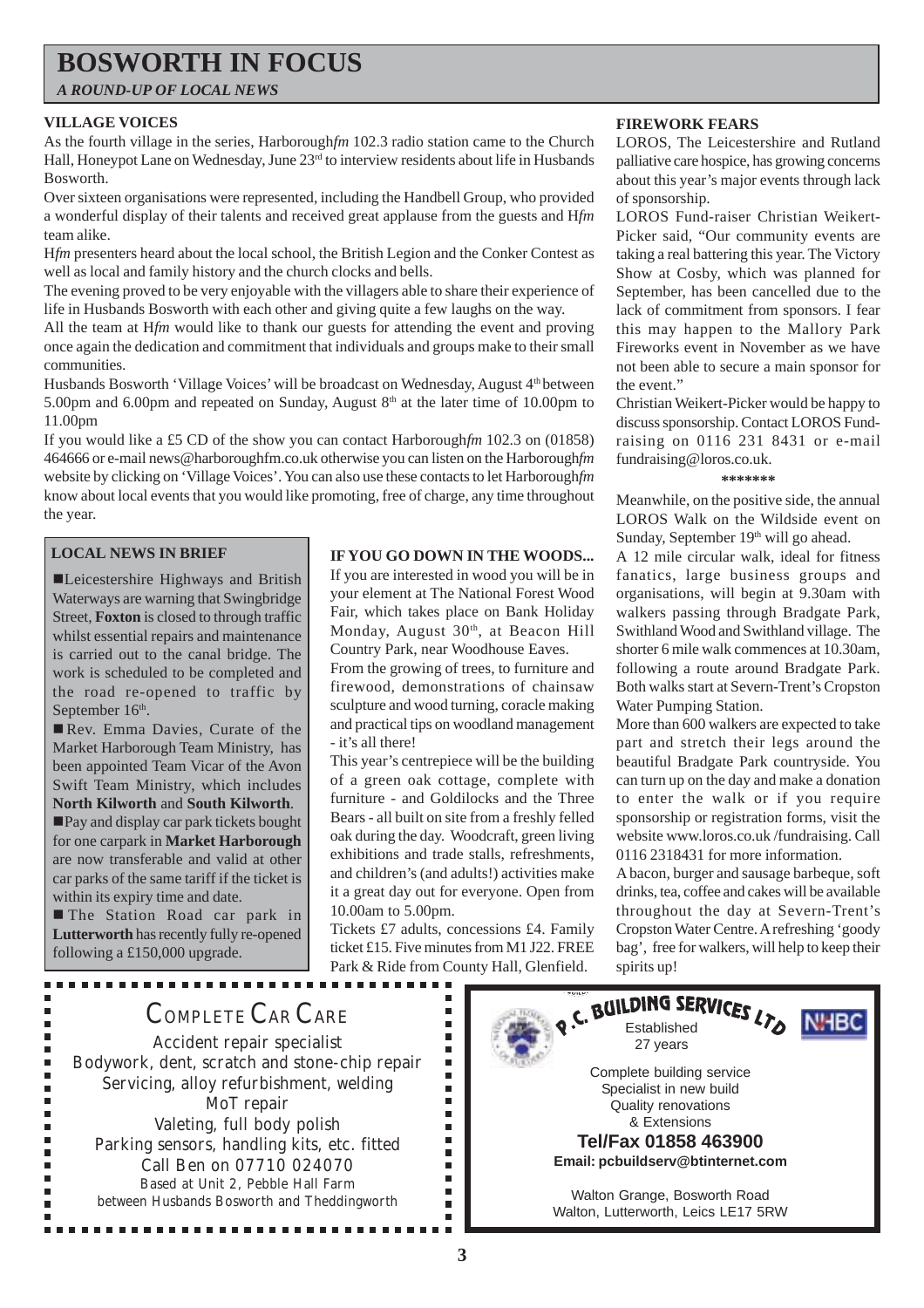#### **BEST BEFORE:**

#### **Are you confused by** *Best Before***,** *Use by, Sell by* **and** *Display Until* **dates on foodstuffs? This explanation may help.**

#### *Best Before Dates*

Date-marks on longer-life food, usually dry foodstuffs such as biscuits, cereals and cakes or canned goods may use the phrase 'Best Before...'. This is the date up to and including which the food can be expected to remain at peak quality if properly stored. Food is likely to be perfectly edible for some time after this date; however its quality may suffer.

It is **not an offence** under the Food Labelling Regulations to sell food past its 'Best Before' date as long as it is of a 'quality demanded by the purchaser'.

#### *Use By Dates*

The 'Use By...' date is used for foods which would be difficult to visually assess the condition of, are of highly perishable nature and could cause an immediate health risk. Examples are meats and some ready-prepared products. These foods could become a health risk if used after the 'use by' date.

It **is a criminal offence** to sell any product that has **gone beyond its 'Use By'** date. *Sell By Dates*

'Sell-by'... and 'Display Until'... dates are used by retailers for stock control purposes to ensure shelf freshness, especially in short-life fruit and vegetables. These products usually become visually unappealing before they present a significant health risk. It is **not an offence** to sell food after the Sell-by or Display Until Dates - the onus is on the consumer in this instance.

*There are moves within the EU and UK Government to simplify food dating by abolishing all dates except 'Use By' dates. It is estimated that 450,000 tonnes of perfectly edible food is discarded each year in the UK simply because consumers are confused by conflicting advice on food labelling.*

#### **THE CLEAR MESSAGE IS:**

- ! **Don't chance anything that's past its 'Use By' date**
- ! **Use your eyes, nose and common sense on 'Best Before' and 'Sell By' dates**



www.www.

#### **FOBS NEWS**

The FOBS Safari Supper is now on the Saturday, September  $11<sup>th</sup>$ . It's a great evening with good food and the chance to meet new people from around the village. Tickets are on sale now at £15 each. Please call Julie Dean on 881457 for tickets or for more information.

#### **\*\*\*\*\*\*\*\*\*\*\*\*\*\***

We are re-launching the FOBS 100 Club, which is a great opportunity to support the school and perhaps win some money at the same time! Participants purchase a number for £12 per year which is placed in a draw each month. Three tickets will be drawn each month to win prizes of  $1^{st}$  £25,  $2^{nd}$  £15 and 3<sup>rd</sup> £10. The first draw will be on September 1<sup>st</sup>, so if you would like to 'buy' a number please fill in the FOBS 100 Club leaflet or contact Julie Dove on 881399

#### **ACTIVITY GROUPS 2010**

**All Saints Parochial Church Council** Contact: Brian Smith 880225 **Art Workshop** Contact: Ann Saxton 880971 **Badminton Club** Contact: Lorrie Forman 880281 **Beaver Scout Troop** Contact: Andrew Lambert 880922 **Bosworth Belles** Contact: Linda Lawton 880503 **Conservative Association** Contact: Robert Maxwell 880361 **Craft Group** Contact: Gail Wilmot 880413 **Handbell Ringers** Contact: David Staples 880668 **Historical Society** Contact: Heather O'Connor 880165 **Husbands Bosworth Rainbows Group** Contact: 881757 or 881442 **1st Kilworth Scouts/Beaver unit** Contact: Andrew Lambert 880922 **Lutterworth African Drumming Group** Contact: Ralph Horton 880526 **Playing Field Committee** Contact: Jennifer Rogers 880401 **Royal British Legion** Contact: Robert Maxwell 880361 **Short Mat Bowls** Contact: Frank Thorp 880003 **Tennis Club** Contact: Jennifer Rogers 880401 **Tower Bell Ringers** Contact: Geoff Armitage 880066 **Welford Bridge Club** Contact: Kate Hancock 880205

**FREE Children's holiday activities at Harborough Museum during August. Tues. 3rd & Wed. 4th 10.00am-5.00pm** *Harborough by the Sea! Have a day on the beach - buckets and spades and sandcastles... Metal detect for buried treasure.*

**Mon. 9th to Sat., 14th 11.00am-4.00pm** *The Big Street Collage Help to create a massive collage! Arts and Crafts dropin...*

**Wed., 18th 11.00am-4.00pm** *Harborough's Got Design Talent! Creative design workshop for 5-12 years* **Wed., 25th 11.00am - 4.00pm** *Outer Space A Space Age event, intergallactic trail and Sci-fi arts for 5-12 years*

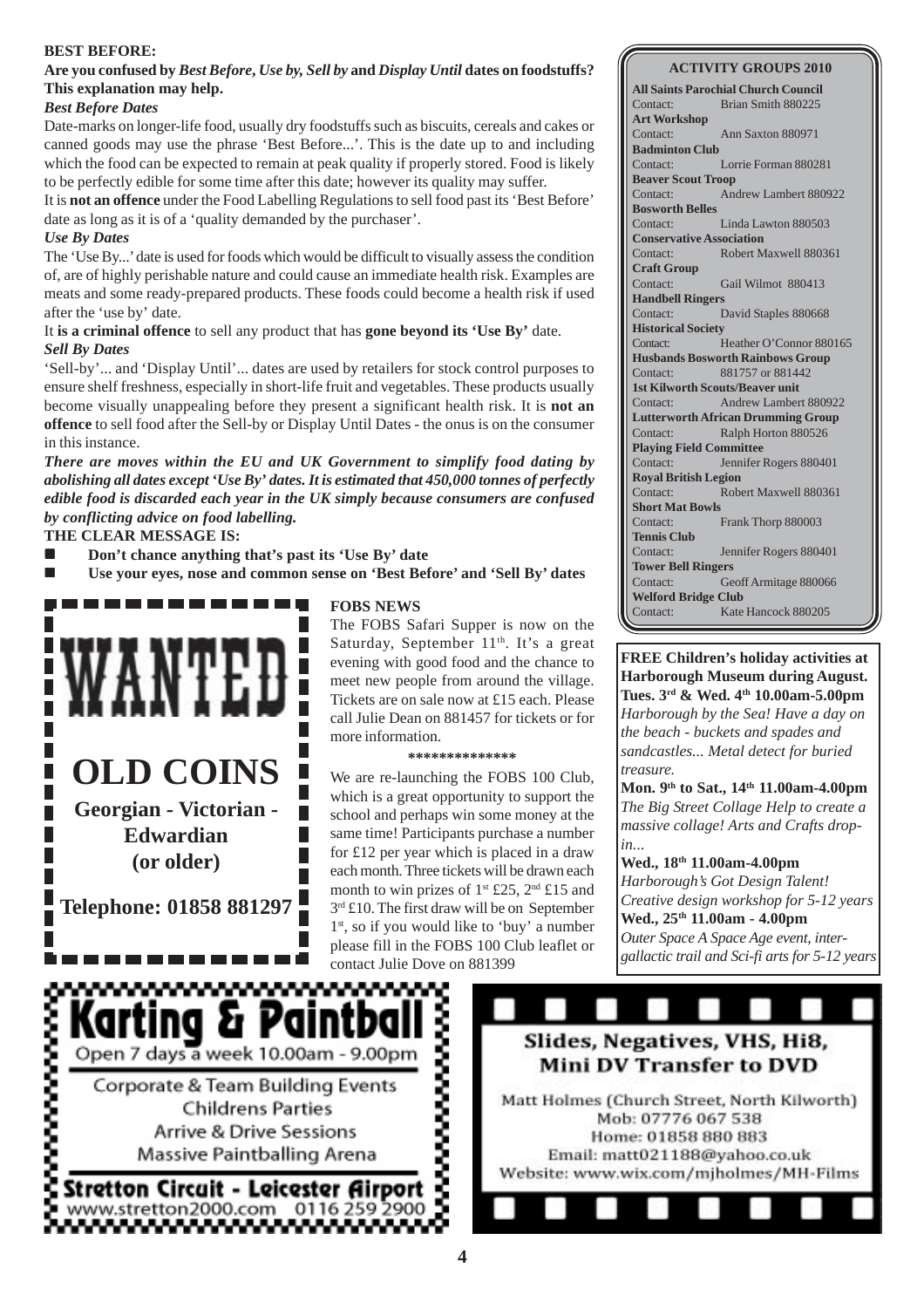**Armitage Bed & Breakfast** Janet Armitage 880066 **GD Armitage Clock & Belfry Work** New installation, maintenance & repair Contact: Geoff Armitage 880066 **Angela Morgan** Acupuncture, crystal healing, healing workshops Contact: Angie 01455 559975 **Aron Begley** Electrical installation & maintenance Contact: 440196 or 07595363407 **Begley Plumbing & Heating** Plumbing & heating engineer. Contact: Frank Begley 880541 **Chris Begley Building Ltd.** NHBC Registered building contractor Contact: Chris 07748 184659 **Gordon Begley** Building & roofing contractor. Contact: Gordon Begley 880028 **Peter Begley** Building contractors, flat roofing Contact: Peter Begley 880517 **Gary Bennett** Painter & decorator Contact: Gary Bennett 880285 **Cook in Kilworth** Cookery school on your doorstep Contact: Tina Morley 575832 **Croft Farm Bed & Breakfast** AA 4\*\*\*\* accommodation Contact: Jane Smith 880679 **Rob Dargue Carpentry** General carpentry & woodwork Contact: Rob Dargue 07834 872205 **Honeypot Pre-School** Contact: Denise Brant 07805 926872 **Honeypot Lane Bed & Breakfast** Contact: Carolyn Goffe 880836 **Husbands Bosworth Surgery** Contact: Ian Watson 880522 **Languard Ltd.** Weed control, fumigation and thermal insulation. Contact: Will Kay 880898 **Joseph Morris Butchers** High class family butchers Contact: David Morris 575210 **Mike Price Heating Engineer** Oil-fired boiler servicing & repair Contact: Mike Price 880902 **Paul Bolton School of Motoring** Expert driving instruction Contact: Paul Bolton 880115 **Totally Trees Ltd.** Tree surgery and stump grinding Contact: Jacqui Mitchell 01455 554182 **Wharf House Kennels** Kennel and cattery services Contact: Kim McGuigan 880905 **Woodpecker Tree Surgery** All aspects of tree surgery undertaken Contact: Chris Wright 880183

## **ACTIVITY GROUPS**

#### **VILLAGE LUNCH**

The next village lunch will be on Wednesday, August 25th at Kilworth Springs Golf Club. Diners are asked to meet in the bar at 12.30pm as usual.

The Village Lunch is an ideal opportunity for those new to the area, recently retired or living alone to meet with friends and make new ones, in a warm and relaxed atmosphere.

The cost of the two-course meal, including coffee is £6.50 per person. Please call Janice on 880668 at least 48 hours before the meal to book your place. If you are unable to get to a meal that you have booked please let Janice know as soon as possible so that the catering arrangements can be amended.

#### **CRAFT GROUP**

The Craft Group meets on the second Wednesday of each month in the Committee Room of the Village Hall from 7.30pm. Call Gail on 880413 for more information.

#### **ARTS AND FLOWERS**

Artists and green-fingered villagers are invited to display their art and craft at the Art and Flower Festival which will be held on October  $8<sup>th</sup>$  to  $10<sup>th</sup>$  in All Saints Church. Call Lorrie on 880281 or Ann Saxton on 880971 for details.

#### **HEXAGON PLEA**

A volunteer is required to manage the advertisements for The Hexagon Parishes Newsletter. To discuss what's involved or for more call Jo Marriott on 881047 or Beryl Cane on 01162 478136

*VILLAGE HALL BOOKINGS Sue Dhillon 881251 CHURCH HALL BOOKINGS Janice Staples 880668 SPORTS PAVILION ENQUIRIES Audrey Marlow 880316*

> $\bullet$  $\bullet$  $\bullet$

> > $\bullet$  $\bullet$

 $\bullet$  $\bullet$ 

#### **HISTORICAL SOCIETY**

The Historical Society's winter programme has recently been finalised and once again it promises a grand selection of talks.

The season opens on a spooky note on Wednesday, September 8<sup>th</sup> *(Note: Second*) *Wednesday!)* when local historian, David Bell, will regale us with strange goings-on in his talk about Leicestershire's Ghosts and Legends.

Other speakers during the season will enlighten us on Crime in Leicestershire, the Slums of Leicester and Medieval Pilgrimage. Fiona Ure, Assistant Curator of Snibston Discovery Park will discuss the history of cooking - First Catch Your Hare!

In the New Year we will hear the story of Leicestershire's village cinemas and Ken Day will give an illustrated talk on interesting shop signs he has come across on his travels! Meetings are usually held at 7.30pm on the first Wednesday of each month in the Church Hall, Honeypot Lane. If you would like a copy of the Historical Society Winter Programme and membership details please call Frances Smith on 880225.



**OHNSON** UILDING **ERVICES** 

ä

**BUILDING ROOFING PLASTERING**

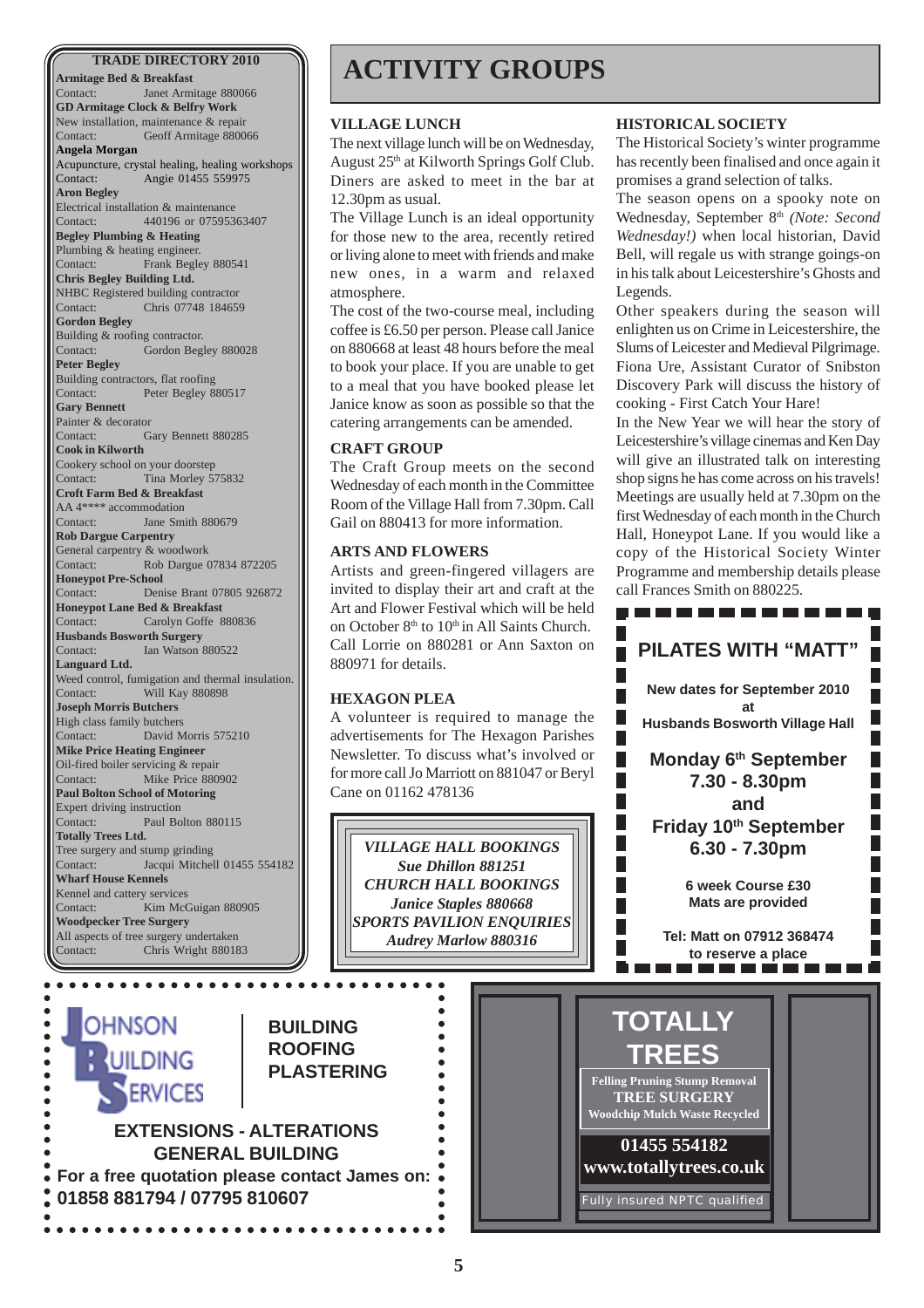## **PARISH COUNCIL NEWS** LOCAL OFFICERS

**The next meeting of Husbands Bosworth Parish Council will be on Tuesday, August 3rd at 7.30pm in the Committee Room of the Village Hall.**

**All Parish Council meetings are open to the public. If you have any parish matter that you wish to bring to the attention of Parish Council members come along to the meeting. Visitors will be invited to speak before the formal business is conducted. Contact the Parish Clerk on 880910.**

| <b>TREE PRESERVATION ORDER 2010</b>            |                 |  |
|------------------------------------------------|-----------------|--|
| Harborough District Council made the           |                 |  |
| following Orders on July 2 <sup>nd</sup> 2010: |                 |  |
| (Welford Road, Husbands Bosworth)              |                 |  |
| <b>Tree Preservation Order 2010</b>            |                 |  |
| Schedule 1                                     |                 |  |
| $T1$ Ash                                       | 14 Welford Road |  |
| $T2$ Ash                                       | 26 Welford Road |  |
| T3 Sycamore                                    | 34 Welford Road |  |
| (Fernie Court) Tree Preservation Order         |                 |  |
| 2010                                           |                 |  |
| Schedule 1                                     |                 |  |
| T1 Horse chestnut 21 Fernie Court              |                 |  |
| T2 Horse chestnut                              | 19 Fernie Court |  |
| T3 Horse chestnut 18 Fernie Court              |                 |  |
| T4 Lime                                        | 17 Fernie Court |  |
| T5 Holm Oak                                    | 16 Fernie Court |  |
| No person shall cut down, top, lop, uproot     |                 |  |
| or wilfully destroy or cause to be             |                 |  |
| destroyed any tree specified in the Orders     |                 |  |
| without the Planning Authority's prior         |                 |  |
| approval.                                      |                 |  |

#### **SMARTWATER DAY**

**The Parish Council and local police Open Surgery and SmartWater Day will be on Saturday, September 4th from 12.00pm to 4.00pm in the Committee Room of the Village Hall. Come along and discuss parish and local policing matters and see SmartWater forensic marking in action. Sample packs sufficient for marking up to 50 domestic items will be on offer at the special price of £15 plus VAT.**

*SmartWater is a colourless marking fluid that indelibly marks property and links it forensically to the rightful owner. Commercial use, especially on church lead, has successfully led to a conviction in every case brought before the courts.*

#### **FREE TREE SCHEME**

Г

The County Council's Free Tree Scheme is now in its third year and has already seen more than 4,400 saplings planted. The initiative is available to rural landowners and farmers within the county and aims to help to replace the losses caused by disease and natural loss. One person to have benefited from the scheme is John Blay, from Husbands Bosworth, who has already received 50 trees and is applying for 25 more this year.

John said: "This is an excellent scheme. I have received a mix of species which I have planted along two borders of a 5 acre field. The County Council's Forestry staff have been particularly helpful and the initiative is something I have recommended to other people." The council's Forestry Team are now looking for landowners and farmers who will take up to 25 new trees for planting on suitable sites this autumn. Participants have a good choice of trees to choose from and the council's forestry staff will be available to offer support and advice to anyone who takes part in the initiative. Ideal sites for the trees include new and established hedgerows, field corners and parkland areas.

For more information contact The Forestry Group at County Hall on 0116 3056922. Please note: the scheme applies to farmland only and does not apply to domestic gardens. More information on the Free Tree Scheme can be found at: www.leics.gov.uk/freetrees

## **WOODPECKER**

------------------

**TREE SURGERY** All aspects of tree-work undertaken from

dismantling large roadside trees to pruning and reshaping small garden trees. We also offer a stump grinding service. Professionally qualified and insured. **For free quotation and advice call Chris on: 01858 880818 www.woodpeckertrees.com**

**Husbands Bosworth Parish Council: Councillors**

William Fletcher 880910(Chair) Melvyn Forman 880281 Geoffrey Armitage 880066 Patricia Day 880748 Heather O'Connor 880165 Susan Fisher 880026

#### **Parish Clerk**

Jackie Fletcher, 13 School Lane, H.B. LE17 6JU Tel: 880910

#### **District Councillor**

Brian Smith 10 Butt Lane, H.B. LE17 6LN Tel: 880021 E-mail: b.smith@harborough.gov.uk

County Councillor Graham Hart Lilac Cottage Willoughby Waterleys Leicester LE8 6UF Tel: 01162 478600 E-mail: graham.hart@leics.gov.uk

### **RAVEN FRAMING**

*Do you have a painting, certificate, drawing or similar that you would like mounting and framing? Choice of frame mouldings and mountboards available, or 'specials' can be ordered. Call Nick Raven on 880824 for a quote.*

### NORTH KILWORTH WHARF BOAT SERVICES

Station Road, North Kilworth Lutterworth LE17 6JB *Stockists of Calorgas, household fuels & red diesel Local delivery Dayboat hire* Call John & Jane Pugh Tel: 01858 881723

Mobile: 07967 087290

 $\Box$ П  $\Box$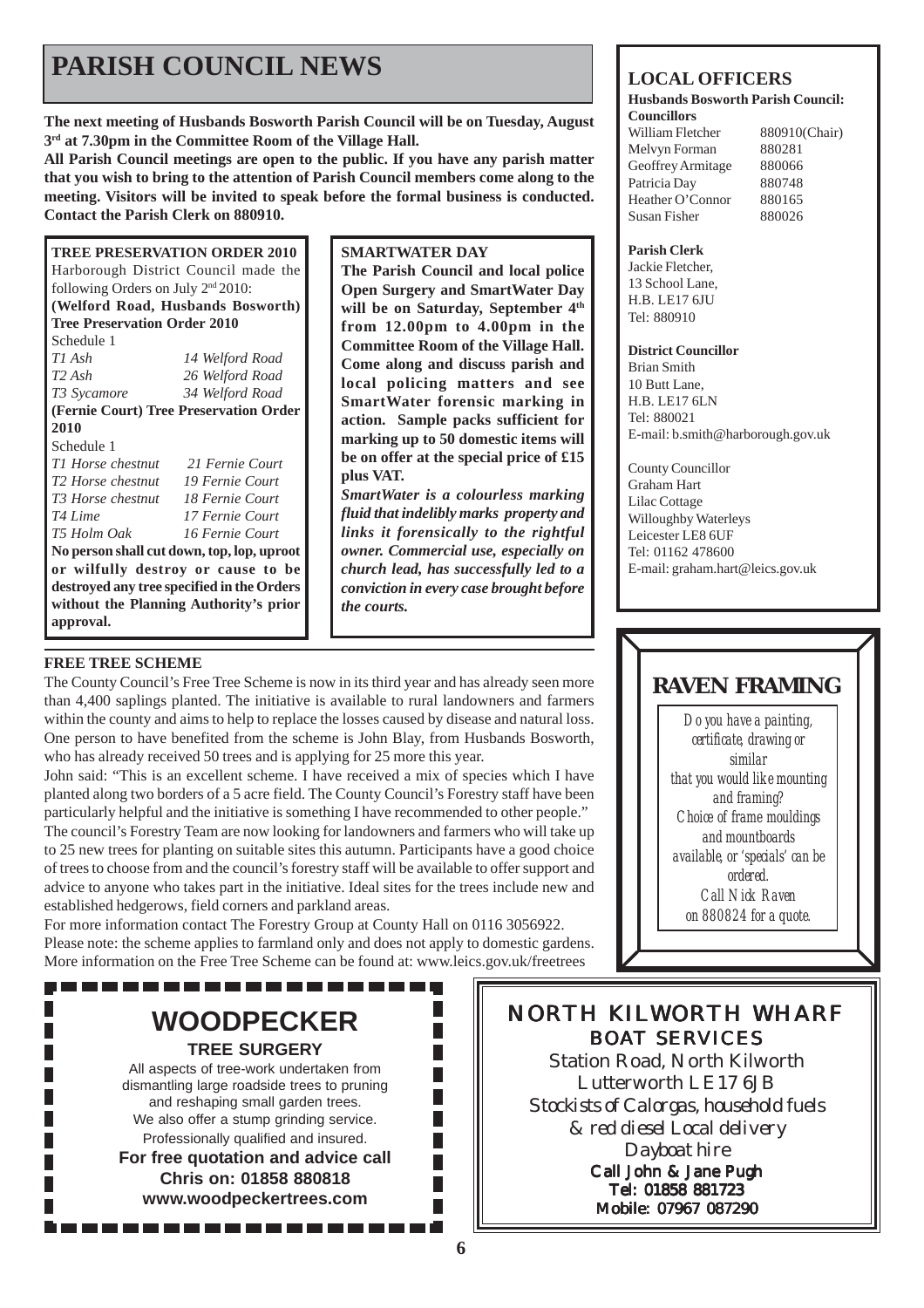## **CHURCH NEWS**

*All Saints Parish Church, Methodist Chapel & St. Mary's Roman Catholic Church*

#### **MOVING ON...**

Rev. Alison Hampton will be leaving the Hexagon Benefice in October to take up a new job with the Christian charity "Toybox". Alison's last services will be on October 3<sup>rd</sup> and we will be saying our farewell's to her at a special evening event on Friday, October 1<sup>st</sup>. More details will be in the September issue of the Bugle. Parish Ministry, will of course continue in the Hexagon Benefice with myself, our lay readers and our Churchwardens. For further information please contact Rev. Andrew Rhoades on 01858 460150.

#### **CHURCH STALL**

The stall in aid of Church Hall funds at the Bosworth Festival raised over £200. Many thanks to all who donated plants and bric-àbrac for the stall and to our happy customers!

#### **HISTORIC CHURCHES RIDE**

The Historic Churches fundraising bike ride will take place on Saturday, September 11<sup>th</sup>. Lorrie Forman and Mike Price will be biking for Bosworth again this year. Half of all donations go to our local church.

#### **CONFIRMATION SERVICE**

The Deanery Confirmation Service will take place at 7.30pm on Tuesday, October 5<sup>th</sup> at All Saints, Husbands Bosworth. The service will be led by the Rt. Rev. Bishop Tim Stevens and Rev. Canon Ken Baker. For more information please call 01788 860409

**NEW TO HUSBANDS BOSWORTH!!!**



**VILLAGE HALL**

**at 7.00PM**

**PLACES LIMITED TO 15**

**SO PLEASE BOOK EARLY**

**CALL MATT ON 07912 368474**

#### **HALL CLEAN-UP**

Any help would be greatly appreciated for the 'Church Hall Summer-Clean' on Saturday, August 14<sup>th</sup> from 9.30am. Please bring cleaning materials and tools.

### Parish Notices

**Anthony Brooks** *of Kilworth Road* Died 16th July 2010 Aged 79 **Cliff Brown** *of Lammas Close* Died July 21st 2010 Aged 81 years *R.I.P.*

#### **ALL SAINTS FLOWER ROTA Altar:**

*Aug 1 - Lorrie Forman Aug 8, 15, 22 - Penny Mattock Aug 29 - Jean Hutchings* **Children's Corner:** *Aug 1 - Nichola Anderson Aug 8, 15, 22 - Di Jones Aug 29 - Katharine Wright* New members for the Flower Rota are always welcome. Please call Heather O'Connor on 880165.

### **METHODIST CHURCH**

**Coffee Morning** Wednesday, August 18<sup>th</sup> 10.00am-12.00noon. at 12 Butt Lane. Visitors always assured a warm welcome!

# Town & County Transfers

Private hire taxi and courier service Local and long distance taxi service Days out, nights out - up to 6 passengers

Ring Sam Moreton 01858 880545 or 07546 218637

### "CHURCH SERVICES "

## **All Saints Parish Church**

### **AUGUST**

- **1 6.30pm Evensong**
- **8 8.30am Holy Communion**
- **15 10.30am Benefice Service at Husbands Bosworth**
- **22 10.30am All Age Worship**
- **29 10.30am Benefice Service at Bruntingthorpe**

*Short Communion every Wed. at 9.15am* **Churchwardens: Brian Smith 880021 Lorrie Forman 880281 Vicar: Rev. Alison Hampton 880351 Curate: Rev. Andrew Rhoades 460150**

### **Methodist Church**

- **1 Join with All Saints**
- **8 Miss Eileen Bromley**
- **15 Mr. Richard Gill**
- **22 Rev. B Kennard (Communion)**
- **29 Rev. Trevor Thomas**

**Services every Sunday 6.30pm. All Welcome**

**Contacts: Rev. Brian Kennard 462889 Senior Church Steward: Mr. A Lloyd Jones 880343**

### **St Mary's Roman Catholic Church**

**Services every Sunday 8.30am.**

**Contact: Robert Constable-Maxwell 880361 Father Owen O'Neil 462359**

П

## **PETFRIENDS**

### *Pet & Home Care*

PetFriends provides clients' dogs, cats and other pets the loving care that they need while you are away, right in your own home! Your pets will stay in their own secure, familiar environment and follow their customary routine and diet.

**A local veterinary nurse will look after your pets and home while you are away.**

Pets fed, watered and excercised. Medication administered, plants watered. Fully insured - references available

**For more information please contact Natasha Blunt VN 01858 880183 07739 467284**

. . . . . . . . . . . .